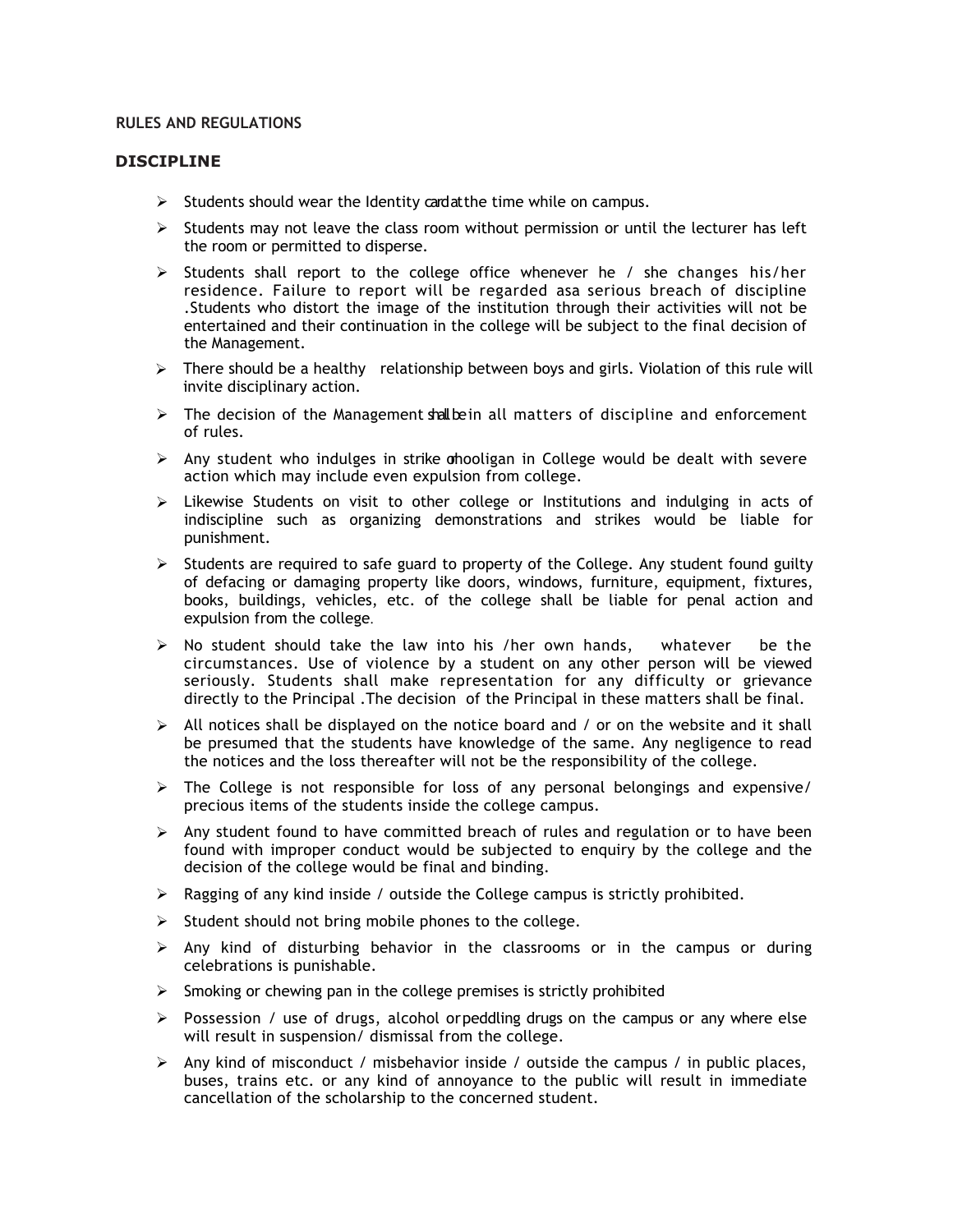- $\triangleright$  Students are expected to write the tests and do the assignments /seminars given for each subject on time as instructed by the mentor.
- $\triangleright$  Inviting/meeting strangers 'unauthorized persons inside the campus without written permission from the Principal is not allowed.
- $\triangleright$  Going into other classrooms or calling out students from there during class hours without prior permission is not allowed.
- $\triangleright$  Littering classrooms / college premises with bits of papers, wrappers, plastic bottles etc. is not allowed.
- $\triangleright$  Students should not attend or organize ameeting in the college or collect money without permission of the Principal.
- Agracetimeof10minutesfrom8.20 anto 8.30 a.m. for shift I and from 1.20 p.m. to 1.30 p.m. for shift II will be given for students.
- $\triangleright$  Students are not encouraged to come late for more than 2 times.
- $\triangleright$  If late for the 3<sup>rd</sup> time the student should bring his/her parents and meet the Principal.
- $\triangleright$  Students should bring the college calendar regularly to the college.

 $\triangleright$  Ragging is a very serious offence. Inc accordance with UGC norms, ragging in any form is strictly forbidden. A student found guilty of ragging will face cancellation of admission, suspension from the College and fine of Rs.25,000. In case you experience ragging, kindly contact either of the following numbers: (26533140, 26530978) for assistance or drop your compliant in the box provided.

#### **DRESS CODE**

All students are expected to be in simple and modest formal dress.

oth**&en**ccessories are not allowed. Hair coloring not allowed. Formal pants and Shirts are allowed. Plain T- Shirts are allowed. Neat shave is preferable. Tight Fitting Pants / Torn Pants / Pants with Multiple packet sare not allowed. Earstud and **Women**

Saree with Sleeved Blouse /Collared Churidhar/ Salwar Kameez/ Long Sleeved Kurtha with Dupatta are allowed. Leggings/ Tight fitting tops / Netted sleeves / Sleeveless tops / Transparent dupatta /Stoll are not allowed. Hair coloring not allowed.

- $\triangleright$  The whole fees for each semester should be paid at the beginning of each semester on the date indicated in the college calendar failing which a fine will be imposed.
- $\triangleright$  If a student leaves the college in the middle of course or during the semester, he/she shall have no right to claim remission of any portion of the semester fees and have to pay the

# **FEEREGULATIÓNSCOURSE fee.**

## **ATTENDANCE**

All the students are expected to attend lasses everyday without fail. If there are some genuine reasons such as family functions or celebrations or ill health etc., they can avail leave of absence after obtaining permission from the Principal.

- $\triangleright$  In case of absence for more than two days due to illness, students must submit a medical certificate when they return to college.
- $\triangleright$  The name of the student will be removed from the roll if he /she is continuously absent for more than 10 days. Attendance is taken for every hour and the attendance percentage is putupon the notice board attheend of every month.
- $\triangleright$  All the students are expected to check their attendance that would be displayed on the notice board. In case of any doubt, it should be rectified immediately by contacting the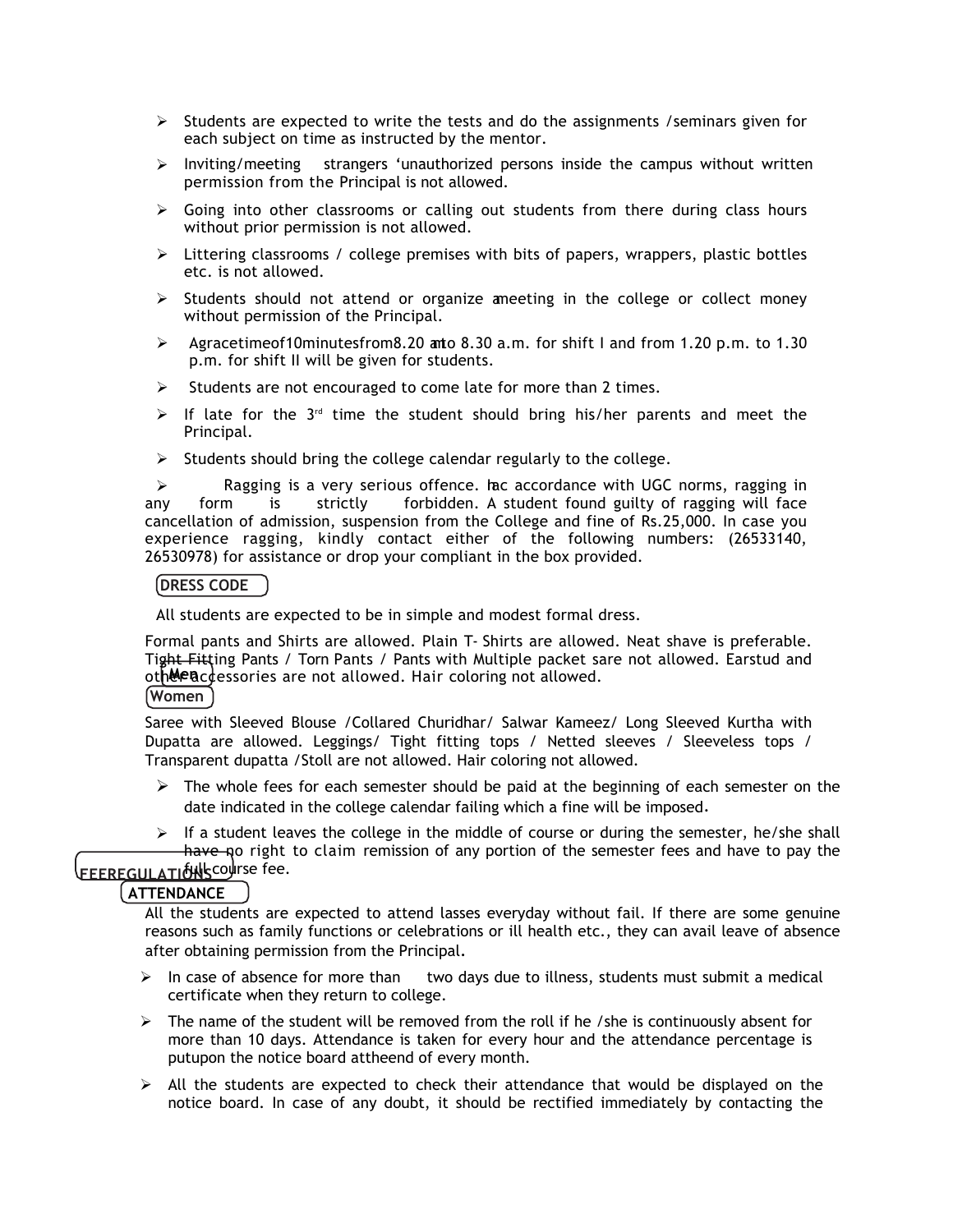teacher concerned.

 $>$  75% attendance is compulsory for the award of scholarship of any kind, and also it is the minimum requirement to take up the University examinations.

## **On Other Duty Attendance**

Students whore quire on other duty attendance for taking part in Co - Curricular or Extra Curricular activities such as NCC, NSS, Sports, Inter - Collegiate competitions etc. should get the leave on **OD** sanctioned; later representation in this matter will not be entertained.

## **LEAVE**

Students should apply for leave only in the prescribed leave application form which will be issued by the Head of the Department.

- $\triangleright$  No student will be allowed to be absent to the college without prior permission. He / She must apply for leave in advance, stating explicitly the reasons for his / her absence.
- $\triangleright$  In case of absence due to unforeseen circumstances, an application for leave should be submitted between 8.20 a.m. and 8.30 a.m. for shift I and between
- $\geq 1.20$  p.m. and 1.30 p.m. for shift II as soon as he/she reports to the college.
- $\triangleright$  Students should submit their leave application to the class mentor concerned thereafter approved by the Head of the Department concerned.
- $\triangleright$  Leave letters submitted after time limit will not be accepted.
- $\triangleright$  Students should be present on the reopening day after the holidays.
- $\triangleright$  Students who absent themselves from internal tests and terminal examination without prior permission will have to bring their parents and meet the Vice Principal before entering the class.
- $\triangleright$  Leave letters should be signed by the parents / guardian for day scholars and by the warden for the hostel students.
- $\triangleright$  Submission of leave application with / without medical certificate does not entitle a student to earn attendance automatically for the days of his / her absence.

**PARENT - TEACHER MEET** in our educational work. Meetings are organized by the respective departments,<br>PARENT - TEACHER MEET, will be intimated to the parents through their wards Parents are encouraged to meet the faculty members in order to facilitate co-operation and

date of Which will be intimated to the parents through their wards.

## **ALUMNI**

The alumni association plays an important role in boosting the image of the college. This association can assist the college in various developmental, co-curricular and extracurricular activities and placements for the students of the college .Allthes tudents,while leaving the college after the complet ion of the course are requested to register their name with the Alumni Association for future correspondence andcollaboration.

### **CELEBRATION**

Festivals, Fresher's Day, NSS day, NCC Day, Sports Day and College Day are celebrated during the academic year. Prizes and medals are awarded to meritorious students.

## **VEHICLE PARKING**

- $\triangleright$  Four wheeler parking is not available for students. Two wheelers of students may be parked at the allotted space in the campus.
- $\triangleright$  The college is not responsible for any loss of the vehicle or any part of the vehicle.
- $\triangleright$  Racing the vehicles or use of vehicles with defective silencers or parking the vehicles of any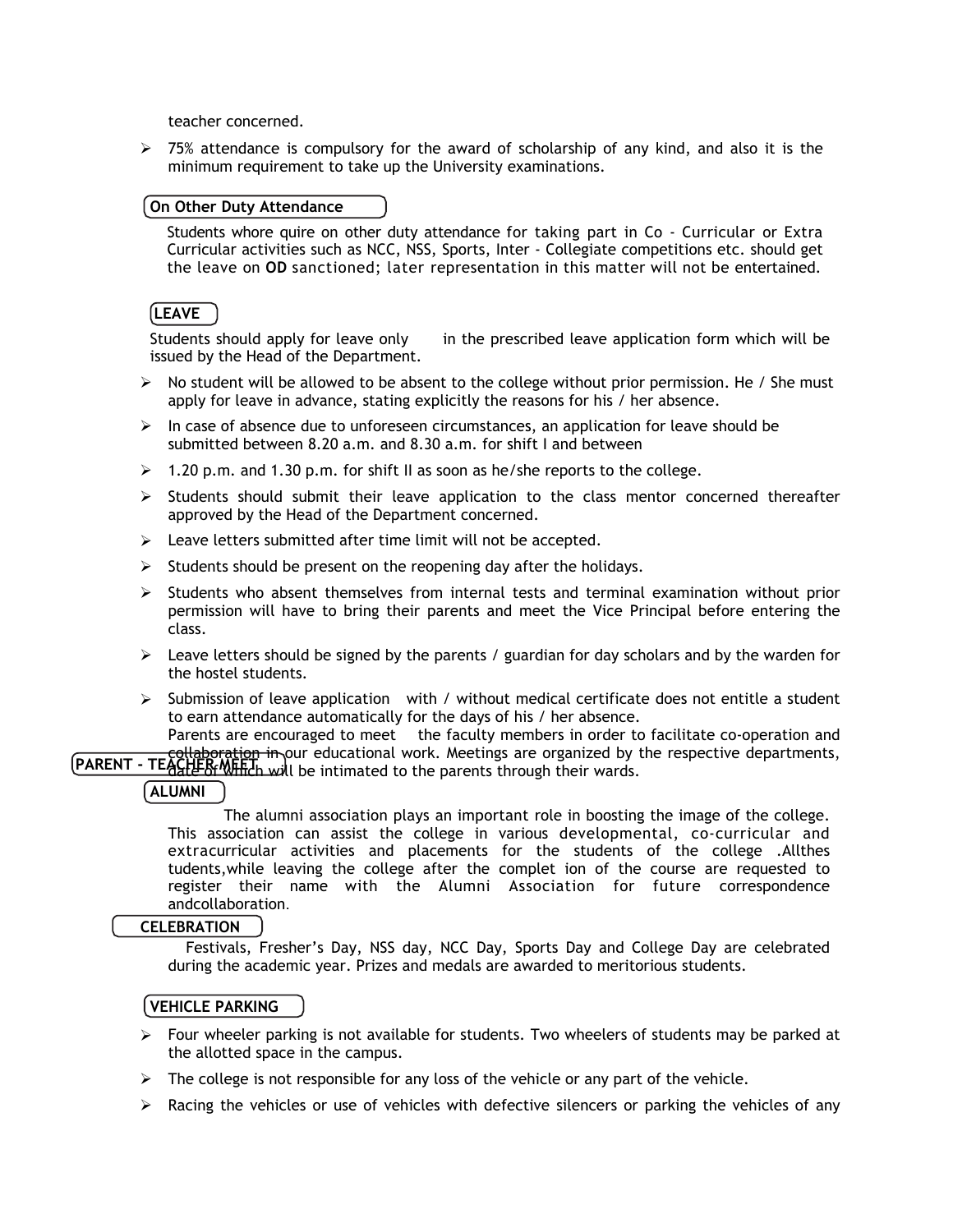description outside the

parking area in the campus is not allowed.

**TO THE PARENTS** good character, regularity in attendance and progress in studies of their wards. Parents and Guardians are requested to co-operate with college authorities in the formation of

> $\triangleright$  Once in a semester, warning letters are sent to parents of the students who are irregular in attendance. Parents and Guardians are advised to check in person with the college office about the attendance of their wards.

 We welcome you to the college with the confidence that you will live up to the ideals of Mar Gregorios and co-operate fully with the faculty / staff and authorities of the college in the ongoing process of your education **TO THE STUDENTS**

**CO-CURRICULAR ACTIVITIES**

**EXTENSION ACTIVITIES**

It is mandatory for all the students to enroll in any of the following programmes namely NSS / NCC / Games and sports to earn a compulsory minimum credits.

## **NATIONAL SERVICE SCHEME**

The objective of NSS is to create social awareness, to aim at an overall development of the personality of students through involvement in projects, to train the students towards responsible leadership.

**NATIONAL CADET cups to develop qualities of character, courage, discipline, leadership and the ideal of NATIONAL CADET cups of the ideal of** self less service among youth tomake them better citizens.

#### **SPORTS AND GAMES**

Sports and games facilities are offer edtoevery student of Mar Gregorios College who desires to develop his/her potential, abilities and qualities of

Sportsmanship.

**ENVIRONMENTAL SQUISE S**ffered in the second year is intended to motivate thes tudentst odevelop a positive attitude towards the enviromental concerns of society.

#### **VALUE EDUCATION**

This is a value oriented, interdisciplinary programme which is a part of the Foundation Courses for all third year Undergraduate students.

**PLACEMENT AND CAREER GUIDANCE CELL**

Career Guidance Cellis dedicatedin providing comprehensive quality career development and employment programme and to organize training programs / workshops / seminars to assist students with life planning, to provide available information regarding jobs, positions and opportunities.

**CULTURAL ACTIVE ILES** of lintra - collegiate cultural programs are held annually in a spirit of friendly and healthy competition.

**LIBRARYRULES**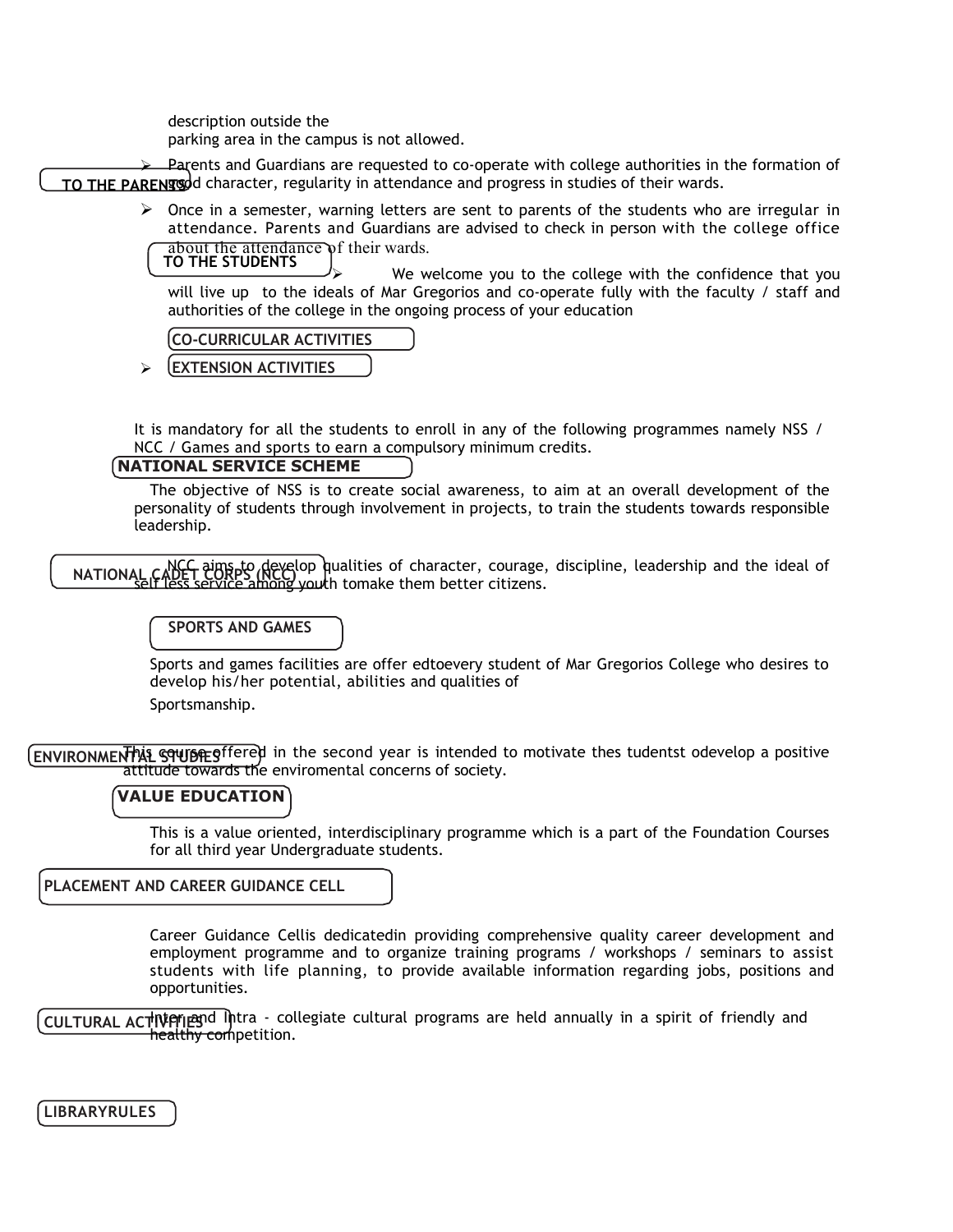- $\triangleright$  Membership is open to all the staff and students of this college.
- $\triangleright$  The Library works from 8.30 am to 6.00 pm on all working days.
- $\triangleright$  Two library cards will be issued for student members.
- $\triangleright$  Library cards are not transferable.
- $\triangleright$  Only one book can be borrowed upon each card.
- $\triangleright$  Members are responsible for all books borrowed on their library cards.
- $\triangleright$  Student should produce their identity card along with the library cards at the time of borrowing books.
- $\triangleright$  Books will be issued to a student for a period of 7 days.
- $\triangleright$  Two renewals of books will be provided if there is no reservation against those books. For renewals, books have to be presented in the good condition to the library.
- $\triangleright$  Students before leaving the counter must check whether the books which they intend to borrow are in good condition and any damage should be immediately reported to the librarian failing which he / she will be held responsible.
- $\triangleright$  Books that are in special demand maybe recalled at any time, if required.
- $\triangleright$  Absence from the college will not be admitted as an excuse for the delay in the return of the books.
- $\triangleright$  The following rates of overdue charges will be collected if books are not returned on due dates.
- $\triangleright$  Re. 1/- per day per book up to 10 days.
- $\triangleright$  Rs. 2/- per day per book from 11th day onwards.
- $\triangleright$  Loss of books, if any, shall be reported to the library immediately and it shall be replaced by another good copy immediately.
- $\triangleright$  All members shall sign in the gate register at the entrance as a token of their acceptance to adhere to the rules of the library.
- $\triangleright$  On no account will personal books, files and other articles (Except loose sheets of paper) be allowed inside the library.
- $\triangleright$  Strict silence shall be observed inside the library.
- $\triangleright$  Any marking or writing inside / on the books by the members is strictly prohibited.
- $\triangleright$  A student shall be held responsible for any damage done by him/her to the books or other property. He/ She will be required to replace the book or other property damaged
- $\triangleright$  In addition to these rules, the decision of the college authorities will remain final on the matters binding on the rules and regulations of the library.
- $\triangleright$  Loss of cards should be reported to the Librarian immediately.
- $\triangleright$  Duplicate cards will be issued on payment of a penalty of Rs. 25/-with respect to student members for card and on giving an undertaking that they will continue to be held responsible for any loss.
- $\triangleright$  All the students should return their two library cards at the end of the final year and obtain a "No Dues Certificate" from the Librarian.
- $\triangleright$  All books must be returned on or before the last working day of the academic year, this is applicable for all the classes.